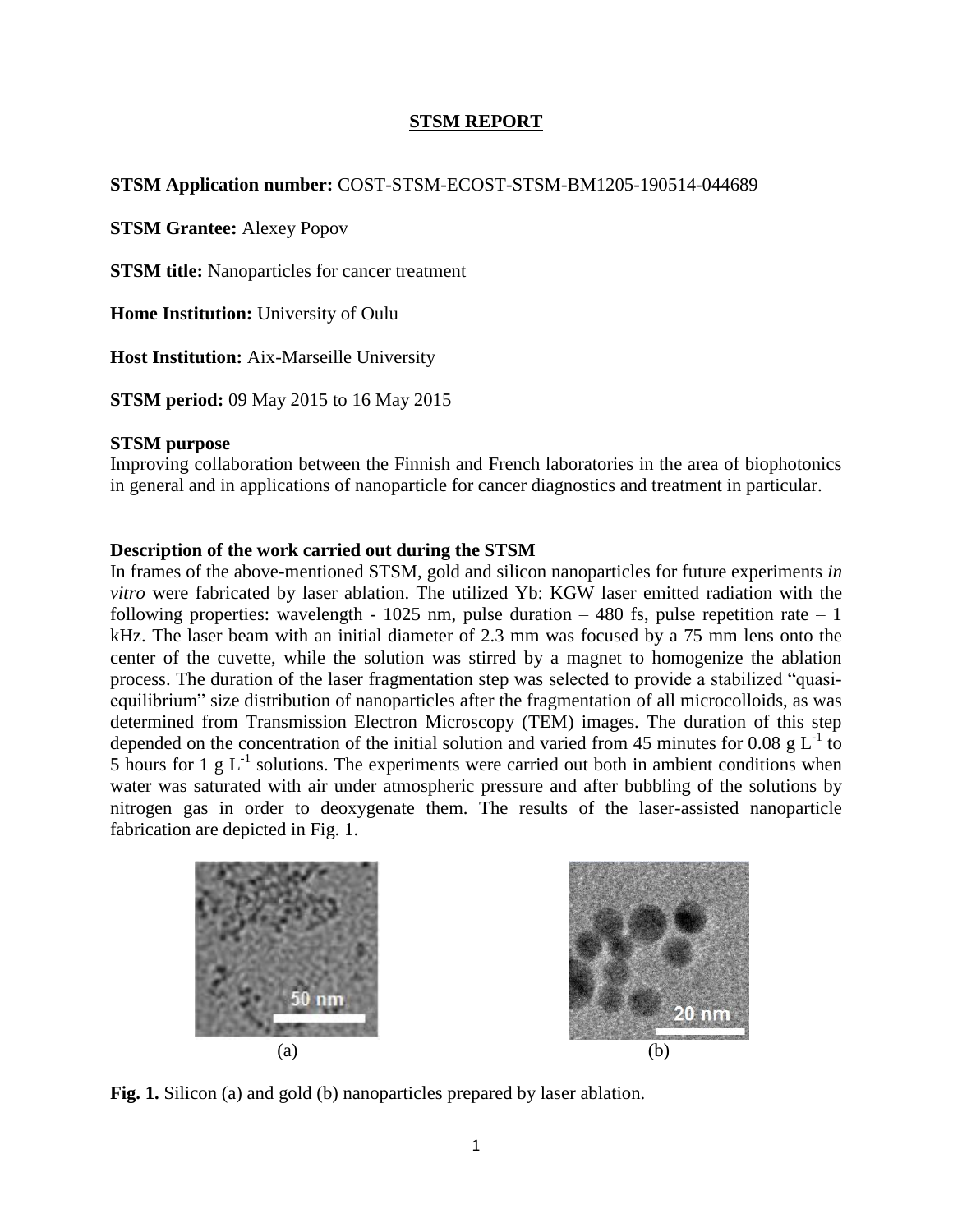The fabricated gold nanoparticles suspended in water were characterizes by their optical density spectrum (Fig. 2a). The pronounced peak localized in the green spectral range corresponds to the plasmon resonance of the particles. The other, much smaller peak in the near-infrared (NIR) spectral range is related to substantially larger particles with diameters of about 130 nm. Theoretical description of the optical properties of gold nanoparticles was performed by the Mie theory describing light interaction with spherical particles. Dependence of the most efficient particle sizes from the viewpoint of scattering and absorption, on the irradiated wavelength is depicted in Fig. 2b. The optical properties, such as extinction, scattering and absorption factors and a scattering anisotropy factor are illustrated by Fig. 3.



**Fig. 2.** Optical density spectrum of the gold nanoparticles prepared by laser ablation (a) and theoretically calculated (Mie theory) dependence of the most efficient particle size from the wavelength.



**Fig. 3.** Extinction, scattering and absorption factors (a) and scattering anisotropy factor (b) of gold nanoparticles in water for 532-nm irradiating wavelength calculated according to the Mie theory.

In addition to experimental and theoretical studies of the nanoparticles, discussions not only with the host, Dr Andrei Kabashin, Head of one of groups in the visited laboratory, but also with other group leaders (Dr Thierry Sarnet, Dr Olivier Uteza, Dr Jörg Hermann) were performed. Facilities of the Lasers, Plasma and Photonic Processes Laboratory (LP3) of Aix-Marseille University, such as laser systems for chemical-free fabrication of nanoparticles, an atomic force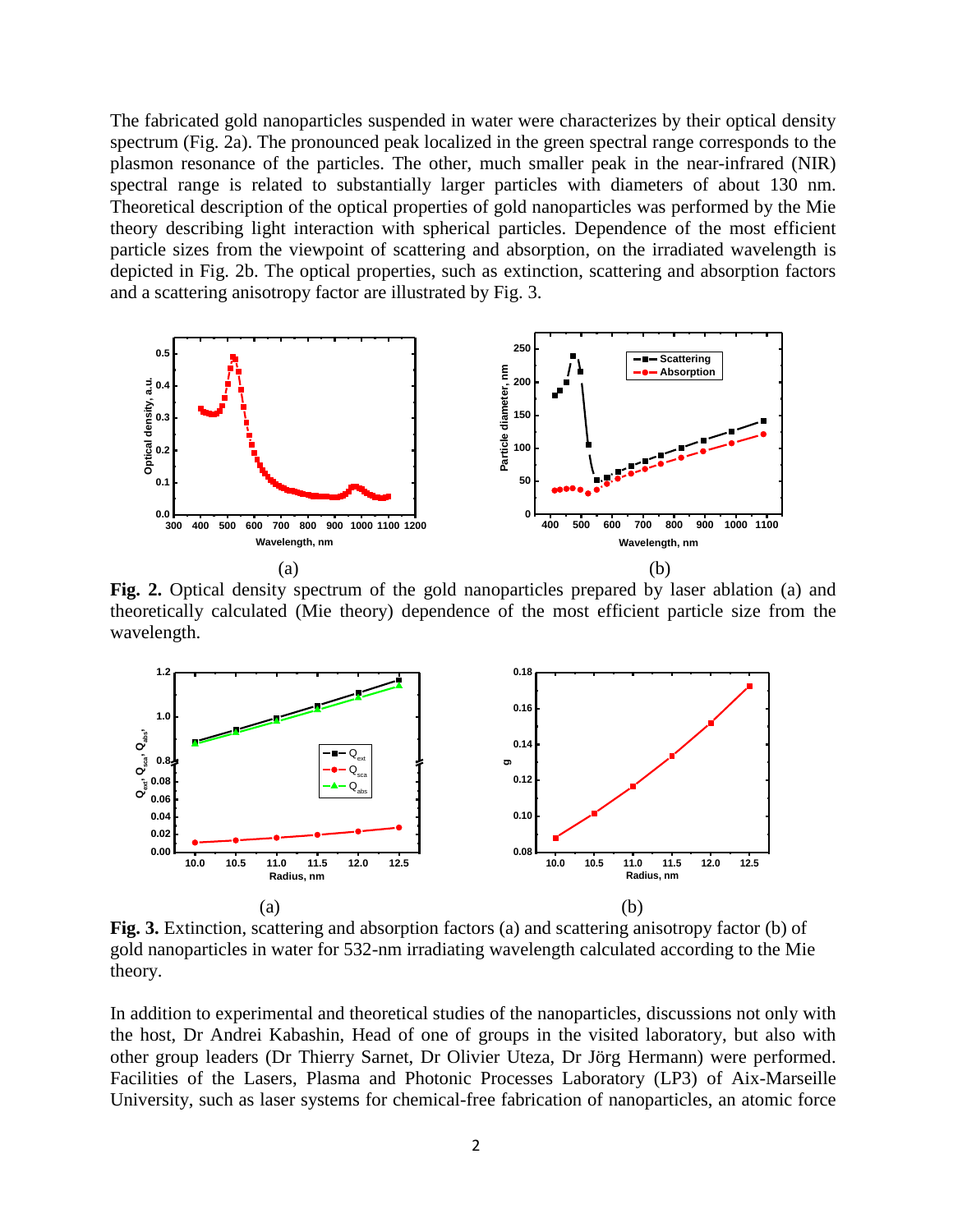microscope, and a unique powerful laser system for generation of X-rays were observed.

Several topics induced mutual interest, were discussed: nanoparticles for cancer diagnostics and treatment; optical techniques for food analysis and laser printing technology. We paid special attention to joint research in the field of COST action BM1205, involving utilization of nanoparticles fabricated in France for their applications in Finland. The application includes toxicity tests of gold, silicon and gold-silicon nanoparticles prepared by laser ablation; optical imaging of HeLa cancer cells labelled with nanoparticles; optoporation of HeLa cancer cells as model cells for cancer treatment using suitable lasers and relevant nanoparticles. We discussed collaboration in frames of Erasmus+ student and staff exchange program; invitation of Dr Kabashin to University of Oulu for teaching a short course later this year for doctoral students specializing in biophotonics, electrical engineering, materials physics and biology. Utilization of LP3 facilities for Finnish researchers was discussed.

High-resolution images of gold nanostars delivered from Finland were obtained in University of Caen, in collaboration with Dr Oleg Lebedev (Fig. 4). Further analysis of the images allows for refined synthesis. The images are of high importance for modelling of optical properties of such objects. The modelling is currently under way in Finland.





**Fig. 4.** High-resolution TEM photographs of gold nanostars: whole object (a) and the enlarged fragment (b).

# **Description of the main results obtained**

- 1) Silicon and gold nanoparticles for toxicity tests and cancer treatment were produced;
- 2) Optical properties of the gold nanoparticles were assessed experimentally and theoretically;
- 3) High-resolution images of gold nanostars and up-conversion nanoparticles were obtained;
- 4) Schedule for cancer diagnostics and treatment with nanoparticles was agreed;
- 5) Visits of Dr Kabashin and Dr Ryabchikov to Finland for lecturing and experiments were agreed.

The collaboration will result in innovative nanotechnological products for cancer treatment resulting in lower cost of diagnostics and treatment.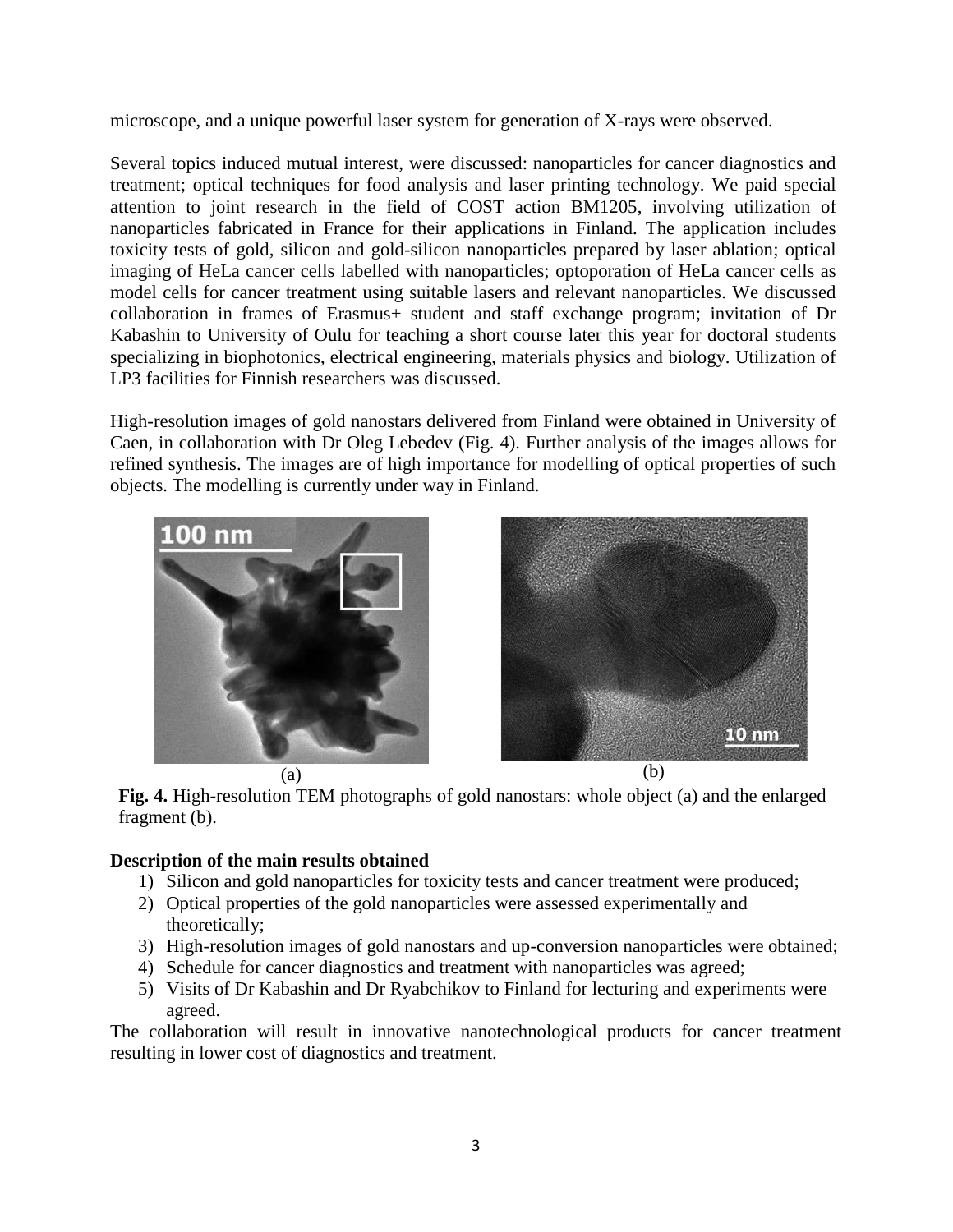### **Mutual benefits for the Home and Host institutions**

Complementarity of the collaborating teams in France and in Finland is a basis for mutual beneficial collaboration. The performed visit will result not only in research outcome in forms of new scientific publications, but also in joint projects (bilateral Finnish-French and multilateral, e.g. Horizon 2020). Student and staff exchange will also be a viable option, including joint Master's and Doctoral degrees. Master's program on Biophotonics being developed in the University of Oulu (Finland) will serve as a solid basis for this.

## **Future collaboration with the Host institution (if applicable)**

In the future, the Host (Aix-Marseille University) will fabricate and delivery nanoparticles for the purpose of cancer diagnostics and treatment to Finland. Multiple meetings at International conferences will be held: in particular, a meeting in Jena (Germany) in frames of a big consortium is scheduled for June 1-3. Joint project applications are planned.

## **Foreseen journal publications or conference presentations expected to result from the STSM (if applicable)**

Depending on the experimental results, we consider different options ranging from conference proceedings to journal articles in the area of biophotonics and nanotechnology (e.g. Journal of Biophotonics, Journal of Biomedical Optics, Small, Nano Letters etc.).